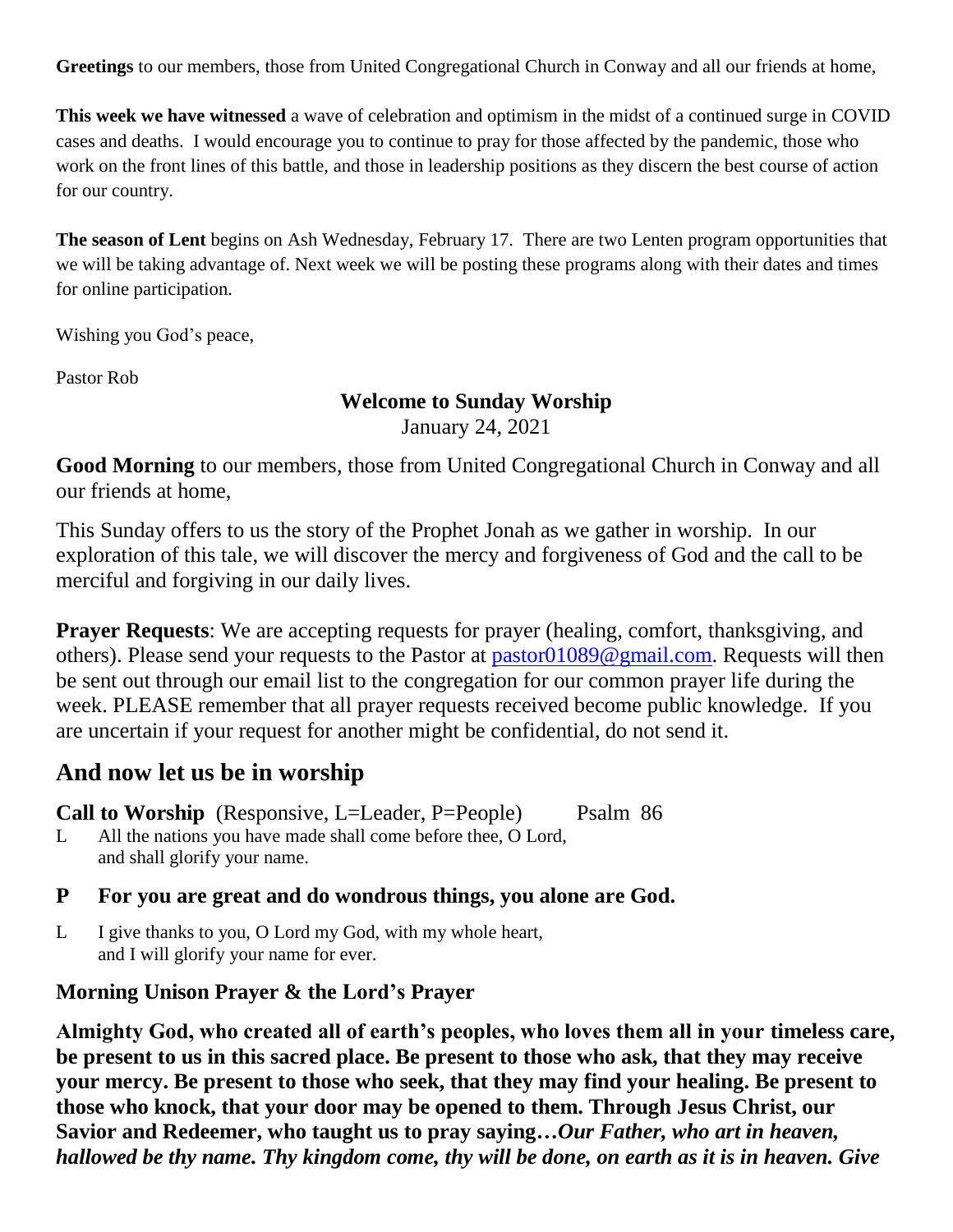*us this day our daily bread and forgive us our debts as we forgive our debtors. And lead us not into temptation but deliver us from evil. For thine is the kingdom and the power and the glory forever. Amen.*

#### **Hymn:**

### **Prayers of the People**

Today's Prayers: Focus on the difficulties and struggles of everyday life while praying for the ability to overcome them. These are a collection of first-person prayers written by Ted Loder.

Gracious and Holy One, creator in all things, I come to you full of much that clutters and distracts, stifles, and burdens me, and makes me a burden to others. Empty me now of gnawing dissatisfactions, of anxious imaginings, of nagging prejudices, of old scores to settle and of the arrogance of being right. Empty me of the ways I unthinkingly think of myself as a victim as determined by my sex, age, race, and orientation as being less than I am or as other than yours. Empty me of the disguises and lies in which I hide myself from other people and from my responsibility for my neighbors and for the world. Hollow out in me a space in which I will find myself, find peace and a whole heart, a forgiving spirit and holiness, the springs of laughter, and the will to reach boldly for abundant life for myself and the whole human family. Plunge me into a sense of sadness at the pain of my sisters and brothers inflicted by war, prejudice, injustice and indifference, that I may learn again to cry until my tears baptize me into a person who touches with care those I now touch in prayer; victims of violence, or greed, or addictions; prisoners in ghettos, in old age, in sexism; people with broken bodies, with broken hearts, with broken lives, whom I remember now in silence before you because I have too often forgotten them in the shuffle of my fretful busy-ness. (silent prayer and meditation) Gracious and Holy One, creator in all things, hear these my prayers…..Amen

### **Scripture Reading:** Jonah 3:1-10, 4:1-5

The book of Jonah is unique among the prophetic books in Hebrew scripture because it does not include any prophesy for or against the nation of Israel. The entire book is dedicated to telling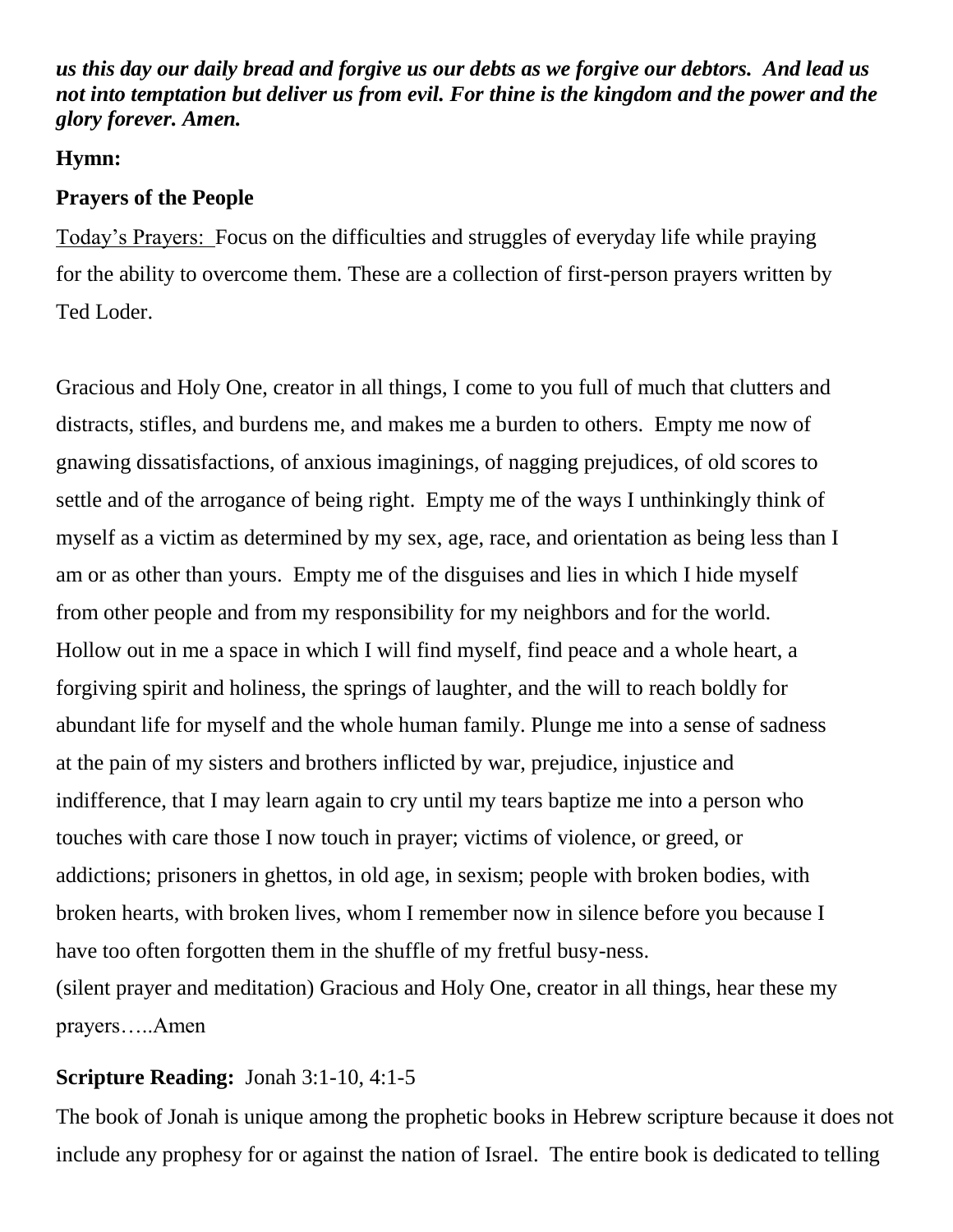the story of the prophet Jonah and the City of Nineveh. The prophet of this book lived in the early 700's B.C.E. Unlike other prophets in the scripture, Jonah does not embrace following through on what God asks of him. The story then becomes a call for the people of God to repent and to bring the message of God's mercy and forgiveness to the nations.

The word of the LORD came to Jonah a second time, saying,

"Get up, go to Nineveh, that great city, and proclaim to it the message that I tell you."

So, Jonah set out and went to Nineveh, according to the word of the LORD. Now Nineveh was an exceedingly large city, a three days' walk across. Jonah began to go into the city, going a day's walk. And he cried out,

"Forty days more, and Nineveh shall be overthrown!"

And the people of Nineveh believed God; they proclaimed a fast, and everyone, great and small, put on sackcloth. When the news reached the king of Nineveh, he rose from his throne, removed his robe, covered himself with sackcloth, and sat in ashes. Then he had a proclamation made in Nineveh:

"By the decree of the king and his nobles: No human being or animal, no herd or flock, shall taste anything. They shall not feed, nor shall they drink water. Human beings and animals shall be covered with sackcloth, and they shall cry mightily to God. All shall turn from their evil ways and from the violence that is in their hands. Who knows? God may relent and change his mind; he may turn from his fierce anger, so that we do not perish."

When God saw what they did, how they turned from their evil ways, God changed his mind about the calamity that he had said he would bring upon them; and he did not do it. But this was very displeasing to Jonah, and he became angry. He prayed to the LORD and said,

"O LORD! Is not this what I said while I was still in my own country? That is why I fled to Tarshish at the beginning; for I knew that you are a gracious God and merciful, slow to anger, and abounding in steadfast love, and ready to relent from punishing.

And now, O LORD, please take my life from me, for it is better for me to die than to live."

And the LORD said,

"Is it right for you to be angry?"

Then Jonah went out of the city and sat down east of the city and made a booth for himself there. He sat under it in the shade, waiting to see what would become of the city.

Here ends the reading from the Book of Jonah.

After the reading, you may reflect on this passage and share your thoughts. The sermon for this text may be seen in this week's video.

## **Benediction**